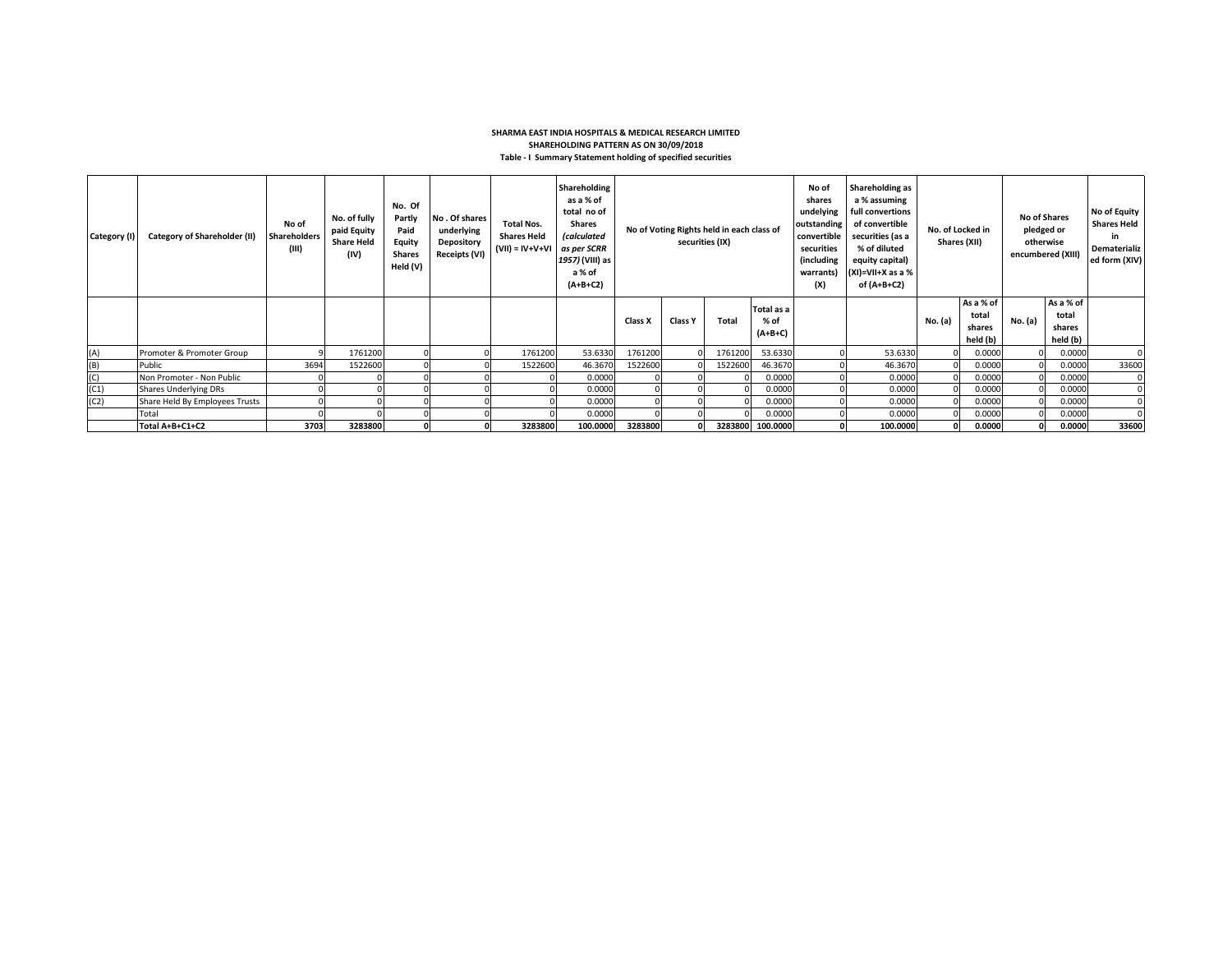## **Table - II Statement showing shareholding pattern of the Promoter and Promer Group SHAREHOLDING PATTERN AS ON 30/09/2018 SHARMA EAST INDIA HOSPITALS & MEDICAL RESEARCH LIMITED**

| S.No. | Category & Name of the Shareholder (I)                      | PAN(II)    | No of<br>Sharehol<br>ders (III) | No. of fully<br>paid Equity<br><b>Share Held</b><br>(IV) | No. Of<br>Partly<br>Paid<br>Equity<br><b>Shares</b><br>Held (V) | No. Of shares Total Nos.<br>underlying<br>Depository<br>Receipts (VI) | <b>Shares</b><br>Held $(VII) =$<br>$IV+V+VI$ | Shareholding<br>as a % of total<br>no of Shares<br>(calculated as<br>per SCRR<br>1957) (VIII) as a<br>% of (A+B+C2) | No of Voting Rights held in each class of<br>securities (IX) |                |          |                                        |  |         |          |                                          |         |                                          |          |  |  |  | No of<br>shares<br>undelying<br>outstanding<br>convertible<br>securities<br><i>(including</i><br>warrants)<br>(X) | Shareholding as a<br>% assuming full<br>convertions of<br>convertible<br>securities (as a %<br>of diluted equity<br>capital) (XI)=VII+X<br>as a % of (A+B+C2) | No. of Locked in<br>Shares (XII) |  | <b>No of Shares</b><br>pledged or<br>otherwise<br>encumbered (XIII) |  | <b>No of Equity</b><br><b>Shares Held</b><br>in<br>Dematerializ<br>ed form (XIV) |
|-------|-------------------------------------------------------------|------------|---------------------------------|----------------------------------------------------------|-----------------------------------------------------------------|-----------------------------------------------------------------------|----------------------------------------------|---------------------------------------------------------------------------------------------------------------------|--------------------------------------------------------------|----------------|----------|----------------------------------------|--|---------|----------|------------------------------------------|---------|------------------------------------------|----------|--|--|--|-------------------------------------------------------------------------------------------------------------------|---------------------------------------------------------------------------------------------------------------------------------------------------------------|----------------------------------|--|---------------------------------------------------------------------|--|----------------------------------------------------------------------------------|
|       |                                                             |            |                                 |                                                          |                                                                 |                                                                       |                                              |                                                                                                                     | Class X                                                      | <b>Class Y</b> | Total    | <b>Total as</b><br>a % of<br>$(A+B+C)$ |  |         | No. (a)  | As a %<br>of total<br>shares<br>held (b) | No. (a) | As a % of<br>total<br>shares<br>held (b) |          |  |  |  |                                                                                                                   |                                                                                                                                                               |                                  |  |                                                                     |  |                                                                                  |
| (1)   | Indian                                                      |            |                                 |                                                          |                                                                 |                                                                       |                                              |                                                                                                                     |                                                              |                |          |                                        |  |         |          |                                          |         |                                          |          |  |  |  |                                                                                                                   |                                                                                                                                                               |                                  |  |                                                                     |  |                                                                                  |
| (a)   | Individual                                                  |            |                                 | 756200                                                   |                                                                 |                                                                       | 756200                                       | 23.0282                                                                                                             | 756200                                                       | $\Omega$       | 756200   | 23.0282                                |  | 23.0282 |          | 0.000                                    |         | 0.0000                                   |          |  |  |  |                                                                                                                   |                                                                                                                                                               |                                  |  |                                                                     |  |                                                                                  |
|       | Brijmohan Sharma                                            |            |                                 | 62000                                                    |                                                                 |                                                                       | 62000                                        | 1.8881                                                                                                              | 62000                                                        | $\mathbf 0$    | 62000    | 1.8881                                 |  | 1.8881  |          | 0.000                                    |         | 0.0000                                   | $\Omega$ |  |  |  |                                                                                                                   |                                                                                                                                                               |                                  |  |                                                                     |  |                                                                                  |
|       | Javshree Sharma                                             |            |                                 | 58000                                                    |                                                                 |                                                                       | 58000                                        | 1.7662                                                                                                              | 58000                                                        | $\Omega$       | 58000    | 1.7662                                 |  | 1.7662  |          | 0.0000                                   |         | 0.0000                                   | $\Omega$ |  |  |  |                                                                                                                   |                                                                                                                                                               |                                  |  |                                                                     |  |                                                                                  |
|       | Maya Sharma                                                 | ABXPS3785L |                                 | 160800                                                   |                                                                 |                                                                       | 160800                                       | 4.8968                                                                                                              | 160800                                                       | $\Omega$       | 160800   | 4.8968                                 |  | 4.8968  |          | 0.0000                                   |         | 0.0000                                   | n        |  |  |  |                                                                                                                   |                                                                                                                                                               |                                  |  |                                                                     |  |                                                                                  |
|       | Pradeep Sharma                                              | ACAPS0489B |                                 | 23200                                                    |                                                                 |                                                                       | 23200                                        | 0.7065                                                                                                              | 23200                                                        | $\Omega$       | 23200    | 0.7065                                 |  | 0.7065  |          | 0.000                                    |         | 0.0000                                   |          |  |  |  |                                                                                                                   |                                                                                                                                                               |                                  |  |                                                                     |  |                                                                                  |
|       | Rajesh Sharma                                               | AHWPS0110N |                                 | 40000                                                    |                                                                 |                                                                       | 40000                                        | 1.2181                                                                                                              | 40000                                                        | $\Omega$       | 40000    | 1.2181                                 |  | 1.2181  |          | 0.0000                                   |         | 0.0000                                   | $\Omega$ |  |  |  |                                                                                                                   |                                                                                                                                                               |                                  |  |                                                                     |  |                                                                                  |
|       | Shailendra Sharma                                           | AFEPS7340Q |                                 | 412200                                                   |                                                                 |                                                                       | 412200                                       | 12.5525                                                                                                             | 412200                                                       | $\Omega$       | 412200   | 12.5525                                |  | 12.5525 |          | 0.0000                                   |         | 0.0000                                   | $\Omega$ |  |  |  |                                                                                                                   |                                                                                                                                                               |                                  |  |                                                                     |  |                                                                                  |
| (b)   | <b>Huf</b>                                                  |            |                                 |                                                          |                                                                 |                                                                       |                                              | 0.0000                                                                                                              | $\Omega$                                                     | $\Omega$       |          | 0.0000                                 |  | 0.0000  |          | 0.0000                                   |         | 0.0000                                   |          |  |  |  |                                                                                                                   |                                                                                                                                                               |                                  |  |                                                                     |  |                                                                                  |
| (c)   | Central Govt /state Govt/ President Of India                |            |                                 |                                                          |                                                                 |                                                                       |                                              | 0.0000                                                                                                              |                                                              | $\Omega$       |          | 0.0000                                 |  | 0.0000  |          | 0.000                                    |         | 0.0000                                   | $\Omega$ |  |  |  |                                                                                                                   |                                                                                                                                                               |                                  |  |                                                                     |  |                                                                                  |
| (d)   | Financial Inst/banks                                        |            |                                 |                                                          |                                                                 |                                                                       |                                              | 0.0000                                                                                                              |                                                              | $\Omega$       |          | 0.0000                                 |  | 0.0000  |          | 0.000                                    |         | 0.0000                                   | n        |  |  |  |                                                                                                                   |                                                                                                                                                               |                                  |  |                                                                     |  |                                                                                  |
| (e)   | Any other                                                   |            |                                 |                                                          |                                                                 |                                                                       |                                              |                                                                                                                     |                                                              |                |          |                                        |  |         |          |                                          |         |                                          |          |  |  |  |                                                                                                                   |                                                                                                                                                               |                                  |  |                                                                     |  |                                                                                  |
|       | Other - Body Corporate                                      |            |                                 | 1005000                                                  |                                                                 |                                                                       | 1005000                                      | 30.6048                                                                                                             | 1005000                                                      | $\Omega$       | 1005000  | 30.6048                                |  | 30.6048 |          | 0.0000                                   |         | 0.0000                                   | $\Omega$ |  |  |  |                                                                                                                   |                                                                                                                                                               |                                  |  |                                                                     |  |                                                                                  |
|       | Kshitii Enterprises(p)Itd                                   |            |                                 | 150700                                                   |                                                                 |                                                                       | 150700                                       | 4.5892                                                                                                              | 150700                                                       | $\Omega$       | 150700   | 4.5892                                 |  | 4.5892  |          | 0.000                                    |         | 0.0000                                   | $\Omega$ |  |  |  |                                                                                                                   |                                                                                                                                                               |                                  |  |                                                                     |  |                                                                                  |
|       | Sharma Hospital Pvt. Ltd.                                   | AACCS1237J |                                 | 670400                                                   |                                                                 |                                                                       | 670400                                       | 20.4154                                                                                                             | 670400                                                       | $\Omega$       | 670400   | 20.4154                                |  | 20.4154 |          | 0.000                                    |         | 0.0000                                   | $\Omega$ |  |  |  |                                                                                                                   |                                                                                                                                                               |                                  |  |                                                                     |  |                                                                                  |
|       | Sharma Nur.home&bone Hosp                                   | AACCS4866P |                                 | 183900                                                   |                                                                 |                                                                       | 183900                                       | 5.6002                                                                                                              | 183900                                                       | $\Omega$       | 183900   | 5.6002                                 |  | 5.6002  |          | 0.000                                    |         | 0.0000                                   |          |  |  |  |                                                                                                                   |                                                                                                                                                               |                                  |  |                                                                     |  |                                                                                  |
| (2)   | Sub - Total                                                 |            |                                 | 1761200                                                  |                                                                 |                                                                       | 1761200                                      | 53.6330                                                                                                             | 1761200                                                      |                | 1761200  | 53.6330                                |  | 53.6330 |          | 0.000                                    |         | 0.0000                                   |          |  |  |  |                                                                                                                   |                                                                                                                                                               |                                  |  |                                                                     |  |                                                                                  |
| (a'   | Foreign<br>Individual(nri/ Foriegn Individual)              |            |                                 |                                                          |                                                                 |                                                                       |                                              | 0.0000                                                                                                              |                                                              |                |          | 0.0000                                 |  | 0.0000  |          | 0.000                                    |         | 0.0000                                   |          |  |  |  |                                                                                                                   |                                                                                                                                                               |                                  |  |                                                                     |  |                                                                                  |
| (b    | Government                                                  |            |                                 | $\Omega$                                                 |                                                                 |                                                                       |                                              | 0.0000                                                                                                              |                                                              | $\Omega$       |          | 0.0000                                 |  | 0.0000  |          | 0.0000                                   |         | 0.0000                                   |          |  |  |  |                                                                                                                   |                                                                                                                                                               |                                  |  |                                                                     |  |                                                                                  |
| (c)   | Institutions                                                |            |                                 |                                                          |                                                                 |                                                                       |                                              | 0.0000                                                                                                              |                                                              | $\Omega$       |          | 0.0000                                 |  | 0.0000  |          | 0.000                                    |         | 0.0000                                   |          |  |  |  |                                                                                                                   |                                                                                                                                                               |                                  |  |                                                                     |  |                                                                                  |
| (d)   | Foreign Portfolio Investors                                 |            |                                 |                                                          |                                                                 |                                                                       |                                              | 0.0000                                                                                                              |                                                              |                |          | 0.0000                                 |  | 0.0000  |          | 0.000                                    |         | 0.0000                                   |          |  |  |  |                                                                                                                   |                                                                                                                                                               |                                  |  |                                                                     |  |                                                                                  |
| (e)   | Any Other                                                   |            |                                 |                                                          |                                                                 |                                                                       |                                              |                                                                                                                     |                                                              |                |          |                                        |  |         |          |                                          |         |                                          |          |  |  |  |                                                                                                                   |                                                                                                                                                               |                                  |  |                                                                     |  |                                                                                  |
|       | Sub - Total                                                 |            |                                 |                                                          |                                                                 | $\Omega$                                                              |                                              | $\Omega$                                                                                                            |                                                              | $\Omega$       | <b>C</b> |                                        |  |         | $\Omega$ |                                          |         |                                          | $\Omega$ |  |  |  |                                                                                                                   |                                                                                                                                                               |                                  |  |                                                                     |  |                                                                                  |
|       | Total Shareholding of Promoter and<br><b>Promotor Group</b> |            |                                 | 1761200                                                  |                                                                 |                                                                       | 1761200                                      | 53.633                                                                                                              | 1761200                                                      |                | 1761200  | 53.633                                 |  | 53.633  |          |                                          |         |                                          |          |  |  |  |                                                                                                                   |                                                                                                                                                               |                                  |  |                                                                     |  |                                                                                  |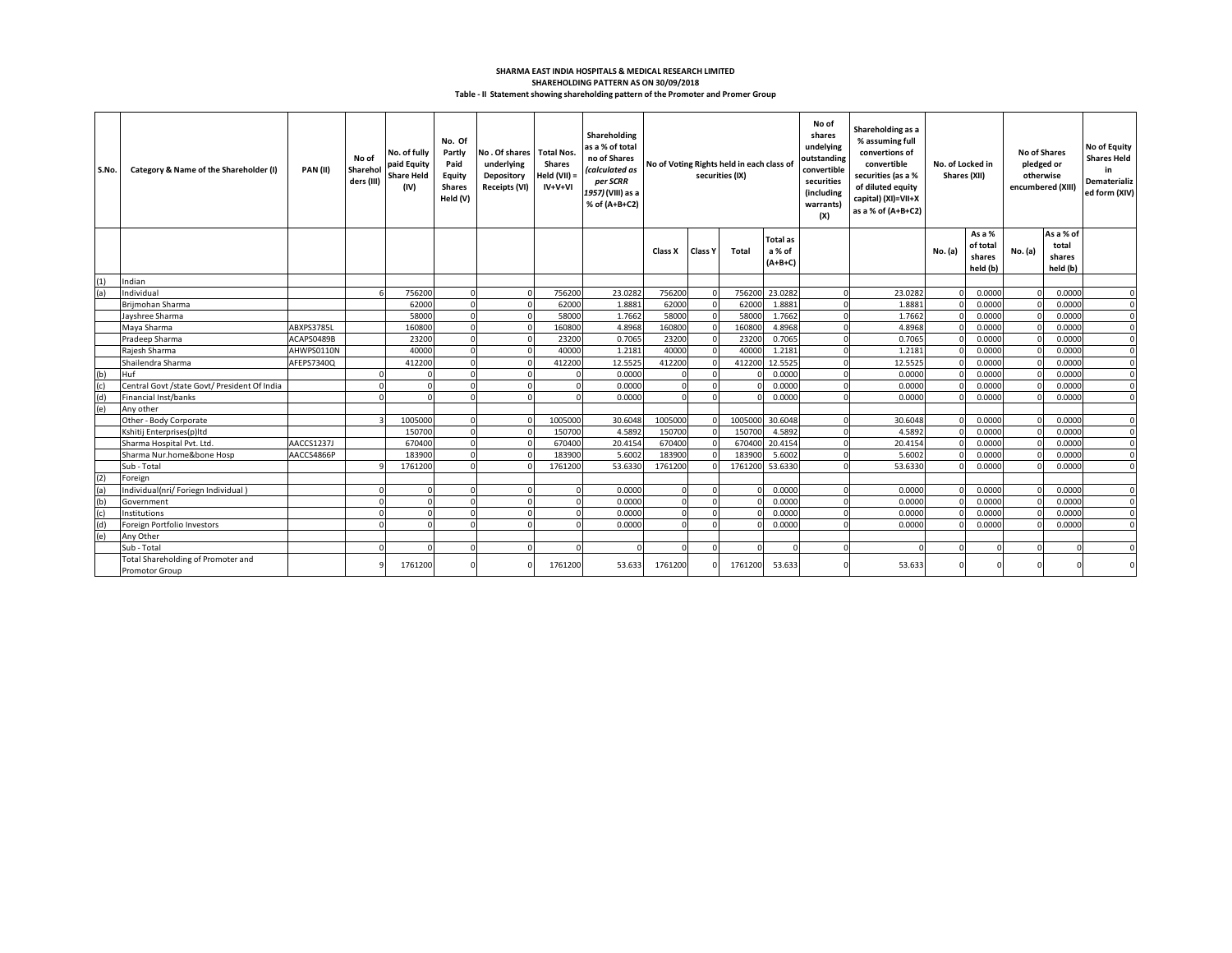## **Table - III Statement showing shareholding pattern of the Public shareholding SHARMA EAST INDIA HOSPITALS & MEDICAL RESEARCH LIMITED SHAREHOLDING PATTERN AS ON 30/09/2018**

| S.No. | Category & Name of the Shareholder (I)                   | <b>PAN (II)</b> | No of<br>Sharehold<br>ers (III) | No. of<br>fully paid<br>Equity<br>Share<br>Held (IV) | No. Of<br>Partly<br>Paid<br>Equity<br><b>Shares</b><br>Held (V) | No.Of<br>shares<br>underlying<br><b>Depository</b><br>Receipts<br>(VI) | <b>Total Nos.</b><br><b>Shares Held</b><br>$(VII) =$<br>$IV+V+VI$ | Shareholdin<br>g as a % of<br>total no of<br><b>Shares</b><br>(calculated<br>as per SCRR<br>1957) (VIII)<br>as a % of<br>$(A+B+C2)$ |                   |                      | No of Voting Rights held in each class of<br>securities (IX) |                                   | No of shares<br>undelying<br>outstanding<br>convertible<br>securities<br>(including<br>warrants) (X) | Shareholding<br>as a %<br>assuming full<br>convertions of<br>convertible<br>securities (as a<br>% of diluted<br>equity capital)<br>(XI)=VII+X as a<br>% of (A+B+C2) |         |                                          |         | No. of Locked in<br>Shares (XII)         |                               | <b>No of Shares</b><br>pledged or<br>otherwise<br>encumbered (XIII) | No of<br>Equity<br><b>Shares</b><br>Held in<br>Dematerial<br>ized form<br>(XIV) |
|-------|----------------------------------------------------------|-----------------|---------------------------------|------------------------------------------------------|-----------------------------------------------------------------|------------------------------------------------------------------------|-------------------------------------------------------------------|-------------------------------------------------------------------------------------------------------------------------------------|-------------------|----------------------|--------------------------------------------------------------|-----------------------------------|------------------------------------------------------------------------------------------------------|---------------------------------------------------------------------------------------------------------------------------------------------------------------------|---------|------------------------------------------|---------|------------------------------------------|-------------------------------|---------------------------------------------------------------------|---------------------------------------------------------------------------------|
|       |                                                          |                 |                                 |                                                      |                                                                 |                                                                        |                                                                   |                                                                                                                                     | <b>Class X</b>    | <b>Class Y</b>       | Total                                                        | Total as a<br>$%$ of<br>$(A+B+C)$ |                                                                                                      |                                                                                                                                                                     | No. (a) | As a % of<br>total<br>shares<br>held (b) | No. (a) | As a % of<br>total<br>shares<br>held (b) |                               |                                                                     |                                                                                 |
| (1)   | Institutions                                             |                 |                                 |                                                      |                                                                 |                                                                        |                                                                   |                                                                                                                                     |                   |                      |                                                              |                                   |                                                                                                      |                                                                                                                                                                     |         |                                          |         |                                          |                               |                                                                     |                                                                                 |
| (a)   | Mutual Funds                                             |                 |                                 |                                                      |                                                                 |                                                                        |                                                                   | 0.0000                                                                                                                              | $\Omega$          |                      | $\Omega$                                                     | 0.0000                            |                                                                                                      | 0.0000                                                                                                                                                              |         | 0.0000                                   |         | 0.0000                                   | $\Omega$                      |                                                                     |                                                                                 |
| (b)   | Venture Capital Funds                                    |                 |                                 |                                                      | $\Omega$                                                        | $\Omega$                                                               | $\Omega$                                                          | 0.0000                                                                                                                              | $\Omega$          | $\Omega$             | $\Omega$                                                     | 0.0000                            | $\Omega$                                                                                             | 0.0000                                                                                                                                                              |         | 0.0000                                   |         | 0.0000                                   | $\Omega$                      |                                                                     |                                                                                 |
| (c)   | Alternate Investment Funds                               |                 |                                 | $\Omega$                                             | $\Omega$                                                        | $\Omega$                                                               | $\Omega$                                                          | 0.0000                                                                                                                              | $\Omega$          | $\Omega$             | $\Omega$                                                     | 0.0000                            | $\Omega$                                                                                             | 0.0000                                                                                                                                                              |         | 0.0000                                   |         | 0.0000                                   | $\Omega$                      |                                                                     |                                                                                 |
| (d)   | Foreign Venture Capital Investors                        |                 |                                 |                                                      | $\Omega$                                                        |                                                                        | $\Omega$                                                          | 0.0000                                                                                                                              | $\Omega$          |                      | $\Omega$                                                     | 0.0000                            |                                                                                                      | 0.0000                                                                                                                                                              |         | 0.0000                                   |         | 0.0000                                   | $\Omega$                      |                                                                     |                                                                                 |
| (e)   | Foreign Portfolio Investros                              |                 |                                 |                                                      |                                                                 |                                                                        | $\Omega$                                                          | 0.0000                                                                                                                              | $\Omega$          | r                    | $\Omega$                                                     | 0.0000                            | n                                                                                                    | 0.0000                                                                                                                                                              |         | 0.0000                                   |         | 0.0000                                   | $\Omega$                      |                                                                     |                                                                                 |
| (f)   | Financial Inst/banks                                     |                 |                                 |                                                      | $\Omega$                                                        | $\Omega$                                                               | $\Omega$                                                          | 0.0000                                                                                                                              | $\Omega$          | $\Omega$             | $\Omega$                                                     | 0.0000                            | $\Omega$                                                                                             | 0.0000                                                                                                                                                              |         | 0.0000                                   |         | 0.0000                                   | $\Omega$                      |                                                                     |                                                                                 |
| (g)   | <b>Insurance Companies</b>                               |                 |                                 |                                                      |                                                                 |                                                                        |                                                                   | 0.0000                                                                                                                              | $\Omega$          |                      | $\Omega$                                                     | 0.0000                            |                                                                                                      | 0.0000                                                                                                                                                              |         | 0.0000                                   |         | 0.0000                                   | $\Omega$                      |                                                                     |                                                                                 |
| (h)   | Provident Funds/ Pension Fund                            |                 |                                 |                                                      |                                                                 |                                                                        |                                                                   | 0.0000                                                                                                                              |                   |                      |                                                              | 0.0000                            |                                                                                                      | 0.0000                                                                                                                                                              |         | 0.0000                                   |         | 0.0000                                   | $\Omega$                      |                                                                     |                                                                                 |
| (i)   | Anv other                                                |                 |                                 |                                                      |                                                                 |                                                                        |                                                                   |                                                                                                                                     |                   |                      |                                                              |                                   |                                                                                                      |                                                                                                                                                                     |         |                                          |         |                                          |                               |                                                                     |                                                                                 |
|       | Sub-total (B)(1)                                         |                 | $\Omega$                        | $\Omega$                                             | $\Omega$                                                        | $\Omega$                                                               | $\Omega$                                                          | 0.0000                                                                                                                              | $\Omega$          | $\Omega$             | $\Omega$                                                     | 0.0000                            | $\Omega$                                                                                             | 0.0000                                                                                                                                                              |         | 0.0000                                   |         | 0.0000                                   | $\mathbf 0$                   |                                                                     |                                                                                 |
| (2)   | Central Govt /state Govt/ President Of India             |                 |                                 |                                                      | $\Omega$                                                        |                                                                        |                                                                   | 0.0000                                                                                                                              | $\Omega$          | $\Omega$             | $\Omega$                                                     | 0.0000                            |                                                                                                      | 0.0000                                                                                                                                                              |         | 0.0000                                   |         | 0.0000                                   | $\Omega$                      |                                                                     |                                                                                 |
|       | Sub-total (B)(2)                                         |                 |                                 | $\Omega$                                             | $\Omega$                                                        | $\Omega$                                                               | $\Omega$                                                          | 0.0000                                                                                                                              | $\Omega$          | $\Omega$             | $\Omega$                                                     | 0.0000                            | $\Omega$                                                                                             | 0.0000                                                                                                                                                              |         | 0.000C                                   |         | 0.0000                                   | $\Omega$                      |                                                                     |                                                                                 |
| (3)   | Non-institutions                                         |                 |                                 |                                                      |                                                                 |                                                                        |                                                                   |                                                                                                                                     |                   |                      |                                                              |                                   |                                                                                                      |                                                                                                                                                                     |         |                                          |         |                                          |                               |                                                                     |                                                                                 |
| (a)   | (i) Individual-Holding Nom. Val. upto Rs.2 lakhs         |                 | 3681                            | 823500                                               | $\Omega$                                                        |                                                                        | 823500                                                            | 25.0777                                                                                                                             | 823500            |                      | 823500                                                       | 25.0777                           |                                                                                                      | 25.0777                                                                                                                                                             |         | 0.0000                                   |         | 0.0000                                   | 33200                         |                                                                     |                                                                                 |
|       | ii) Individual-Holding Nom. Val. greater then Rs.2 lakhs |                 |                                 | 276800                                               |                                                                 |                                                                        | 276800                                                            | 8.4293                                                                                                                              | 276800            |                      | 276800                                                       | 8.4293                            |                                                                                                      | 8.4293                                                                                                                                                              |         | 0.0000                                   |         | 0.0000                                   | $\Omega$                      |                                                                     |                                                                                 |
|       | Ashok Kumar Jain                                         |                 |                                 | 35500                                                | $\Omega$                                                        | $\Omega$                                                               | 35500                                                             | 1.0811                                                                                                                              | 35500             | $\Omega$             | 35500                                                        | 1.0811                            | $\Omega$                                                                                             | 1.081                                                                                                                                                               |         | 0.0000                                   |         | 0.0000                                   | $\mathbf 0$                   |                                                                     |                                                                                 |
|       | Lata Sharma                                              |                 |                                 | 40000                                                | $\mathbf{0}$                                                    | $\Omega$                                                               | 40000                                                             | 1.2181                                                                                                                              | 40000             | $\Omega$             | 40000                                                        | 1.2181                            | $\Omega$                                                                                             | 1.2181                                                                                                                                                              |         | 0.0000                                   |         | 0.0000                                   | $\mathbf 0$                   |                                                                     |                                                                                 |
|       | Madhulika Sharma                                         |                 |                                 | 83800                                                |                                                                 |                                                                        | 83800                                                             | 2.5519                                                                                                                              | 83800             |                      | 83800                                                        | 2.5519                            |                                                                                                      | 2.5519                                                                                                                                                              |         | 0.0000                                   |         | 0.0000                                   | $\Omega$                      |                                                                     |                                                                                 |
|       | Manisha Agarwal                                          |                 |                                 | 60000                                                | $\Omega$                                                        | $\Omega$                                                               | 60000                                                             | 1.8272                                                                                                                              | 60000             | $\Omega$             | 60000                                                        | 1.8272                            | $\Omega$                                                                                             | 1.8272                                                                                                                                                              |         | 0.0000                                   |         | 0.0000                                   | $\Omega$                      |                                                                     |                                                                                 |
|       | Subhash Jain                                             |                 |                                 | 35500                                                | $\mathbf 0$<br>$\Omega$                                         | $\Omega$                                                               | 35500                                                             | 1.0811                                                                                                                              | 35500<br>$\Omega$ | $\Omega$             | 35500<br>$\Omega$                                            | 1.0811                            | $\Omega$                                                                                             | 1.0811                                                                                                                                                              |         | 0.0000                                   |         | 0.0000                                   | $\mathbf 0$<br>$\overline{0}$ |                                                                     |                                                                                 |
| (b)   | Nbfc Registered With Rbi                                 |                 |                                 |                                                      | $\Omega$                                                        | $\Omega$<br>$\Omega$                                                   | $\Omega$<br>$\Omega$                                              | 0.0000                                                                                                                              | $\Omega$          | $\Omega$<br>$\Omega$ | $\Omega$                                                     | 0.0000                            | $\Omega$                                                                                             | 0.0000                                                                                                                                                              |         | 0.0000                                   |         | 0.0000                                   | $\Omega$                      |                                                                     |                                                                                 |
| (c)   | <b>Employees Trust</b>                                   |                 | c                               | $\Omega$                                             |                                                                 | $\Omega$                                                               | $\Omega$                                                          | 0.0000                                                                                                                              | $\Omega$          | $\Omega$             | $\Omega$                                                     | 0.0000                            | $\Omega$<br>$\Omega$                                                                                 | 0.0000                                                                                                                                                              |         | 0.0000                                   |         | 0.0000                                   | $\Omega$                      |                                                                     |                                                                                 |
| (d)   | <b>Overseas Depository Holding DRs</b>                   |                 |                                 |                                                      | $\mathbf{0}$                                                    |                                                                        |                                                                   | 0.0000                                                                                                                              |                   |                      |                                                              | 0.0000                            |                                                                                                      | 0.0000                                                                                                                                                              |         | 0.0000                                   |         | 0.0000                                   |                               |                                                                     |                                                                                 |
| (e)   | Any Other<br>Other - Body Corp                           |                 |                                 | 422300                                               |                                                                 |                                                                        | 422300                                                            | 12.8601                                                                                                                             | 422300            |                      | 422300                                                       | 12.8601                           |                                                                                                      | 12.8601                                                                                                                                                             |         | 0.0000                                   |         | 0.0000                                   | 400                           |                                                                     |                                                                                 |
|       | Ganpati Plast Fab Ltd.                                   |                 |                                 | 290900                                               | $\Omega$                                                        | $\Omega$                                                               | 290900                                                            | 8.8586                                                                                                                              | 290900            |                      | 290900                                                       | 8.8586                            | $\Omega$                                                                                             | 8.8586                                                                                                                                                              |         | 0.0000                                   |         | 0.0000                                   | $\mathbf 0$                   |                                                                     |                                                                                 |
|       | T.c.i.bhoruka Project Ltd                                |                 |                                 | 100000                                               | $\Omega$                                                        | $\Omega$                                                               | 100000                                                            | 3.0453                                                                                                                              | 100000            |                      | 100000                                                       | 3.0453                            |                                                                                                      | 3.0453                                                                                                                                                              |         | 0.0000                                   |         | 0.0000                                   | $\mathbf 0$                   |                                                                     |                                                                                 |
|       | Sub-total (B)(3)                                         |                 | 3694                            | 1522600                                              |                                                                 |                                                                        | 1522600                                                           | 46.367C                                                                                                                             | 1522600           |                      | 1522600                                                      | 46.3670                           |                                                                                                      | 46.3670                                                                                                                                                             |         | 0.0000                                   |         | 0.0000                                   | 33600                         |                                                                     |                                                                                 |
|       | <b>Total Public Shareholding</b>                         |                 | 3694                            | 1522600                                              |                                                                 |                                                                        | 1522600                                                           | 46.3670                                                                                                                             | 1522600           |                      | 1522600                                                      | 46.3670                           |                                                                                                      | 46.3670                                                                                                                                                             |         | 0.0000                                   |         | 0.0000                                   | 33600                         |                                                                     |                                                                                 |
|       |                                                          |                 |                                 |                                                      |                                                                 |                                                                        |                                                                   |                                                                                                                                     |                   |                      |                                                              |                                   |                                                                                                      |                                                                                                                                                                     |         |                                          |         |                                          |                               |                                                                     |                                                                                 |
|       |                                                          |                 |                                 |                                                      |                                                                 |                                                                        |                                                                   |                                                                                                                                     |                   |                      |                                                              |                                   |                                                                                                      |                                                                                                                                                                     |         |                                          |         |                                          |                               |                                                                     |                                                                                 |